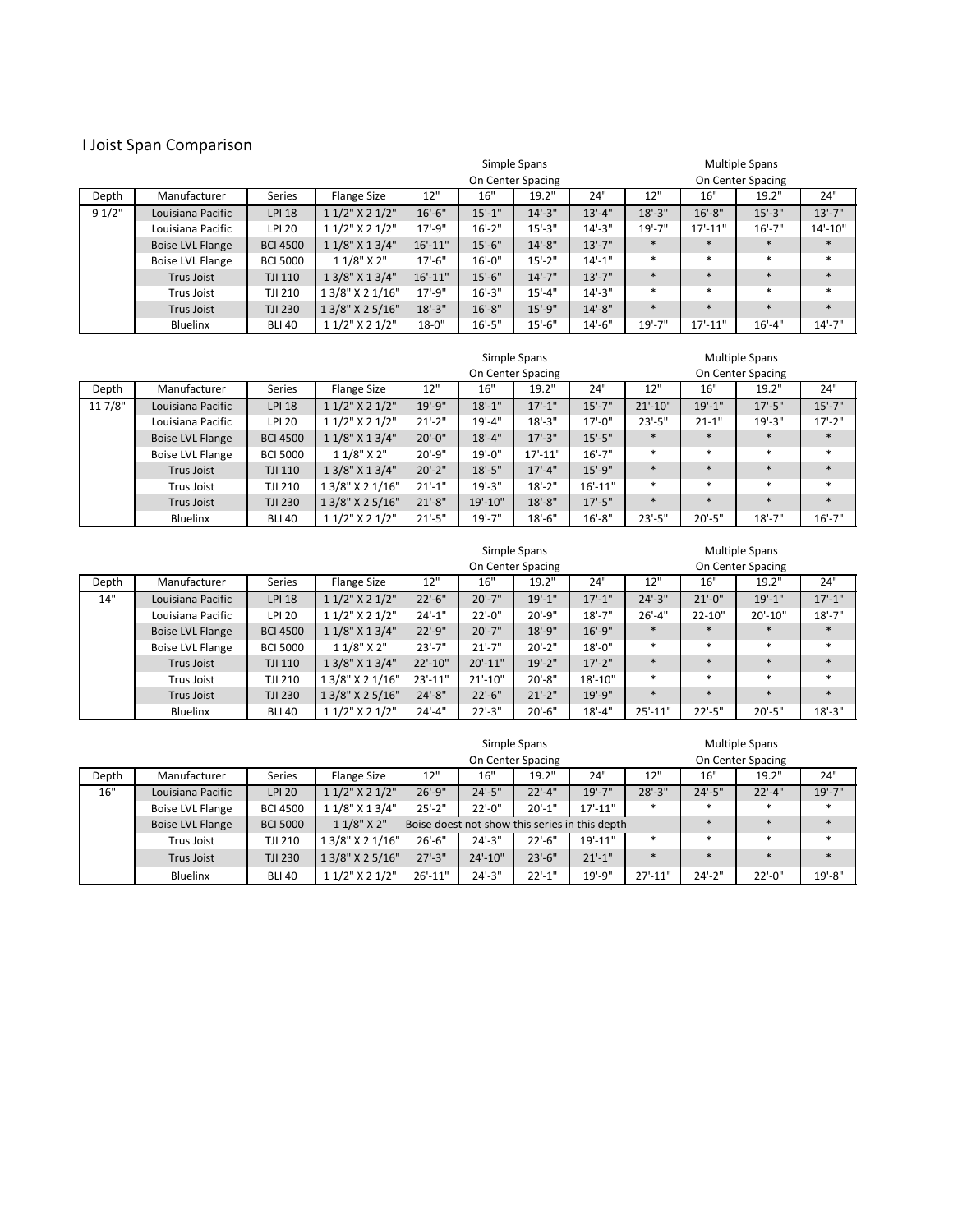| Simple Spans | <b>Multiple Spans</b> |
|--------------|-----------------------|
|              | On Contor Spacin      |

|        |                         |                 |                      |           |             |             |             |              |            | On Center Spacing |           |
|--------|-------------------------|-----------------|----------------------|-----------|-------------|-------------|-------------|--------------|------------|-------------------|-----------|
| Depth  | Manufacturer            | Series          | Flange Size          | 12"       | 16"         | 19.2"       | 24"         | 12"<br>∸∸    | 16"        | 19.2"             | 24"       |
| 9 1/2" | Louisiana Pacific       | <b>LPI 32</b>   | $11/2$ " X 2 $1/2$ " | $18'-9''$ | $17' - 0''$ | $16' - 0''$ | $14' - 9''$ | $20' - 10''$ | $18' - 11$ | $17' - 10''$      | $16'-6''$ |
|        | <b>Boise LVL Flange</b> | <b>BCI 6000</b> | 1 1/8" X 2 5/16"     | $18 - 2"$ | $16' - 8''$ | $15' - 8''$ | 14'-8"      |              |            |                   |           |
|        | <b>Trus Joist</b>       | <b>TJI 230</b>  | 1 3/8" X 2 5/16"     | $18'-3''$ | $16' - 8''$ | $15' - 9''$ | $14'-8''$   |              |            |                   |           |

|         |                   |                 |                      |                   |              | Simple Spans |             |             | <b>Multiple Spans</b> |                   |             |
|---------|-------------------|-----------------|----------------------|-------------------|--------------|--------------|-------------|-------------|-----------------------|-------------------|-------------|
|         |                   |                 |                      | On Center Spacing |              |              |             |             |                       | On Center Spacing |             |
| Depth   | Manufacturer      | Series          | <b>Flange Size</b>   | 12"               | 16"          | 19.2"        | 24"         | 12"         | 16"                   | 19.2"             | 24"         |
| 11 7/8" | Louisiana Pacific | LPI 32          | 1 1/2" X 2 1/2"      | $22'-3''$         | $20'-2"$     | $19' - 0''$  | 17'-7"      | $24' - 9''$ | $22'-6''$             | $21'-2$ "         | $19' - 2''$ |
|         | Boise LVL Flange  | <b>BCI 6000</b> | 1 1/8" X 2 5/16"     | $21'-7"$          | $19' - 8''$  | $18' - 7''$  | $17' - 4''$ | $\ast$      | $\ast$                | $\ast$            |             |
|         | Trus Joist        | TJI 360         | 1 3/8" X 2 5/16"     | $22'-11"$         | $20' - 11''$ | $19' - 8''$  | $18' - 4"$  |             | $\ast$                | $\ast$            | $\ast$      |
|         | <b>Bluelinx</b>   | <b>BLI 60</b>   | $11/2$ " X 2 $1/2$ " | $22'-7"$          | $20' - 8''$  | $19' - 6''$  | $18'-2"$    | $24'-8''$   | $22'-6''$             | $21'-2$ "         | $19' - 7''$ |

|       |                   |                 |                      | Simple Spans               |            |           |             |           |             | <b>Multiple Spans</b> |             |
|-------|-------------------|-----------------|----------------------|----------------------------|------------|-----------|-------------|-----------|-------------|-----------------------|-------------|
|       |                   |                 |                      | On Center Spacing          |            |           |             |           |             | On Center Spacing     |             |
| Depth | Manufacturer      | <b>Series</b>   | Flange Size          | 24"<br>12"<br>19.2"<br>16" |            |           |             |           | 16"         | 19.2"                 | 24"         |
| 14"   | Louisiana Pacific | <b>LPI 32</b>   | $11/2$ " X 2 $1/2$ " | $25'-2"$                   | $22'-10"$  | $21'-6''$ | $19' - 6''$ | $28'-0$ " | $25'-5''$   | $23'-7''$             | $19' - 6''$ |
|       | Boise LVL Flange  | <b>BCI 6000</b> | 1 1/8" X 2 5/16"     | $24'-6''$                  | $22' - 5"$ | $21'-2$ " | $19' - 6''$ | $\ast$    | $\ast$      |                       | $\ast$      |
|       | <b>Trus Joist</b> | <b>TJI 230</b>  | 1 3/8" X 2 5/16"     | $24'-8''$                  | $22'-6''$  | $21'-2$ " | $19' - 9''$ |           | $\ast$      | $\ast$                | $\ast$      |
|       | Bluelinx          | <b>BLI 60</b>   | 1 1/2" X 2 1/2"      | $25'-9''$                  | $23'-6''$  | $22'-2"$  | $20' - 8''$ | $28'-0''$ | $25' - 7''$ | $24'-1$ "             | 19'-9"      |

|       |                   |                 |                     |              |             | On Center Spacing |              | On Center Spacing |              |           |             |  |
|-------|-------------------|-----------------|---------------------|--------------|-------------|-------------------|--------------|-------------------|--------------|-----------|-------------|--|
| Depth | Manufacturer      | Series          | <b>Flange Size</b>  | 12"          | 16"         | 19.2"             | 24"          | 12"               | 16"          | 19.2"     | 24"         |  |
| 16"   | Louisiana Pacific | <b>LPI 32</b>   | 1 1/2" X 2 1/2"     | $27' - 10''$ | $25'-3''$   | $23' - 9''$       | $19' - 7''$  | $30' - 11"$       | $27' - 10''$ | $24'-7"$  | $19' - 7''$ |  |
|       | Boise LVL Flange  | <b>BCI 6000</b> | 1 1/2" X 2 5/16"    | $27' - 0''$  | 24'-9"      | $23'-4''$         | $20' - 10''$ |                   | $\ast$       |           |             |  |
|       | <b>Trus Joist</b> | TJI 360         | 1 3/8" X 2 5/16"    | $28'-9''$    | $26'-3''$   | $24' - 8''$       | $21' - 5"$   |                   |              |           |             |  |
|       | <b>Bluelinx</b>   | <b>BLI 60</b>   | $11/2$ " $X 21/2$ " | $28'-6''$    | $26' - 0''$ | $24'-7''$         | 22'-10"      | $31'-1$ "         | $28'-4"$     | $24'-9''$ | 19'-9"      |  |

Simple Spans **Multiple Spans** Multiple Spans